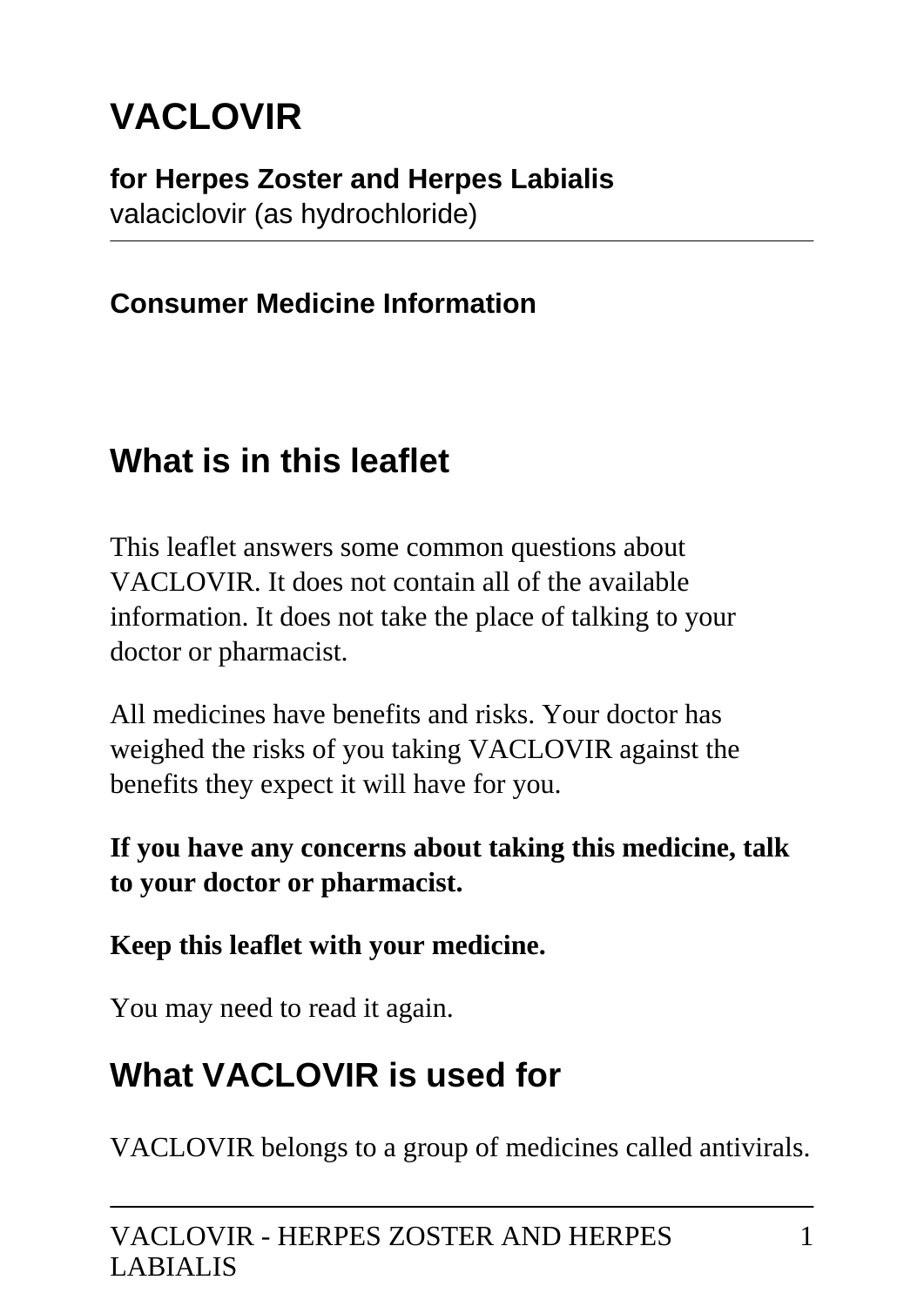VACLOVIR is used for the treatment of shingles (herpes zoster) and ophthalmic zoster (shingles affecting the eye region) and cold sores (herpes labialis).

VACLOVIR works by stopping the multiplication of the virus which causes shingles and cold sores. It can reduce the length and severity of an outbreak of shingles or cold sores and the duration of pain associated with shingles and cold sores. It is important the treatment for shingles is started within the first 3 days of the shingles attack.

For the treatment of cold sores, VACLOVIR should be taken at the earliest symptom of a cold sore (e.g. tingling, itching or burning).

VACLOVIR is more effective in patients 50 years of age and older.

#### **Ask your doctor if you have any questions about why this medicine has been prescribed for you.**

Your doctor may have prescribed it for another reason.

This medicine is not addictive.

# **Before you take VACLOVIR**

### **When you must not take it**

### **Do not take VACLOVIR if you have an allergy to:**

• any medicine containing valaciclovir or aciclovir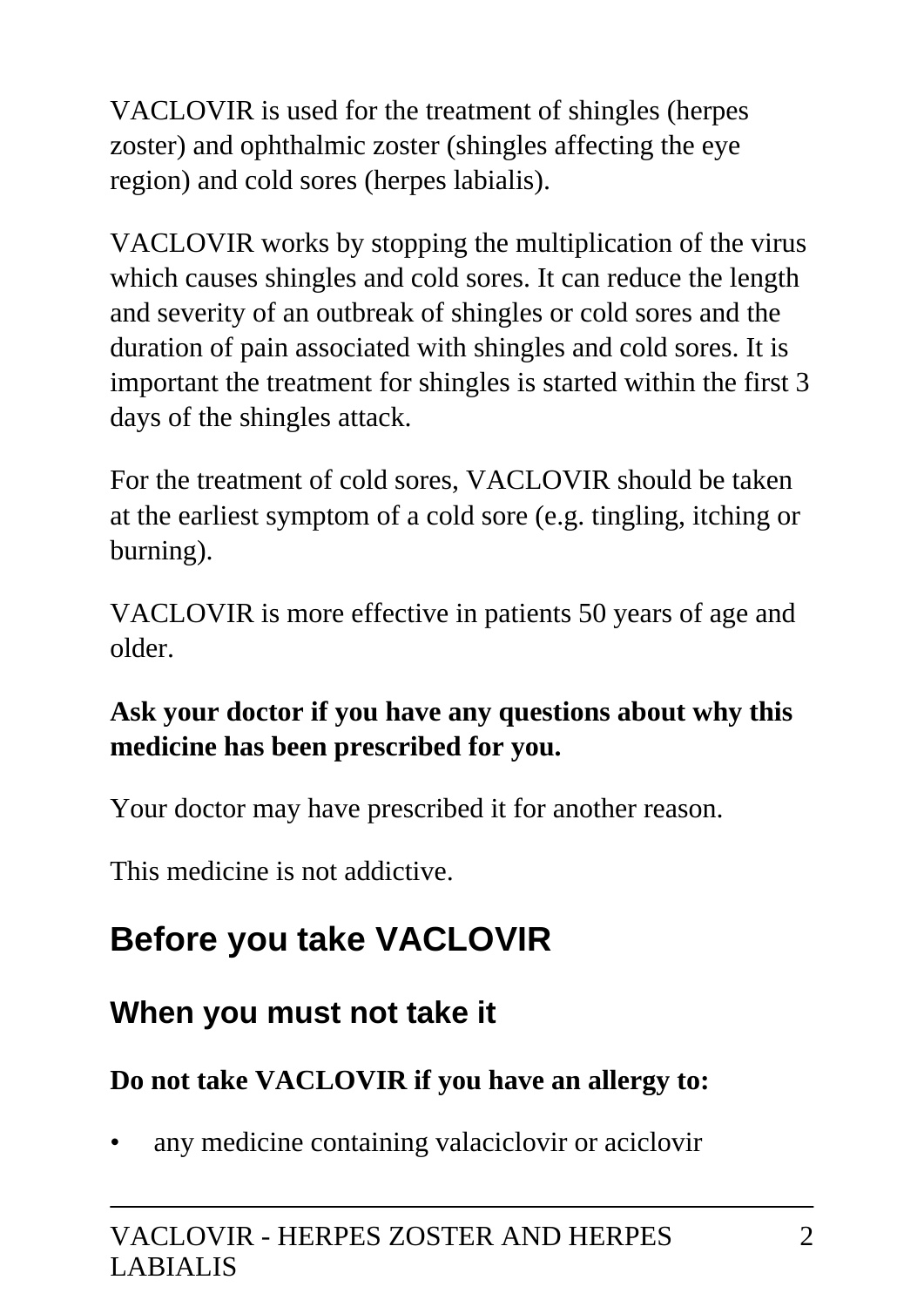any of the ingredients listed at the end of this leaflet

Some of the symptoms of an allergic reaction may include:

- shortness of breath
- wheezing or difficulty breathing
- swelling of the face, lips, tongue or other parts of the body
- rash, itching or hives on the skin

### **Do not take this medicine if you are pregnant or are trying to become pregnant.**

It may affect your developing baby if you take it during pregnancy.

#### **Do not breast-feed if you are taking this medicine**

Your doctor will discuss the risks and benefits of taking VACLOVIR when pregnant or whilst breastfeeding.

#### **Do not give this medicine to children.**

There is not enough information to recommend the use of VACLOVIR in children.

#### **Do not take this medicine after the expiry date printed on the pack or if the packaging is torn or shows signs of tampering.**

If it has expired or is damaged, return it to your pharmacist for disposal.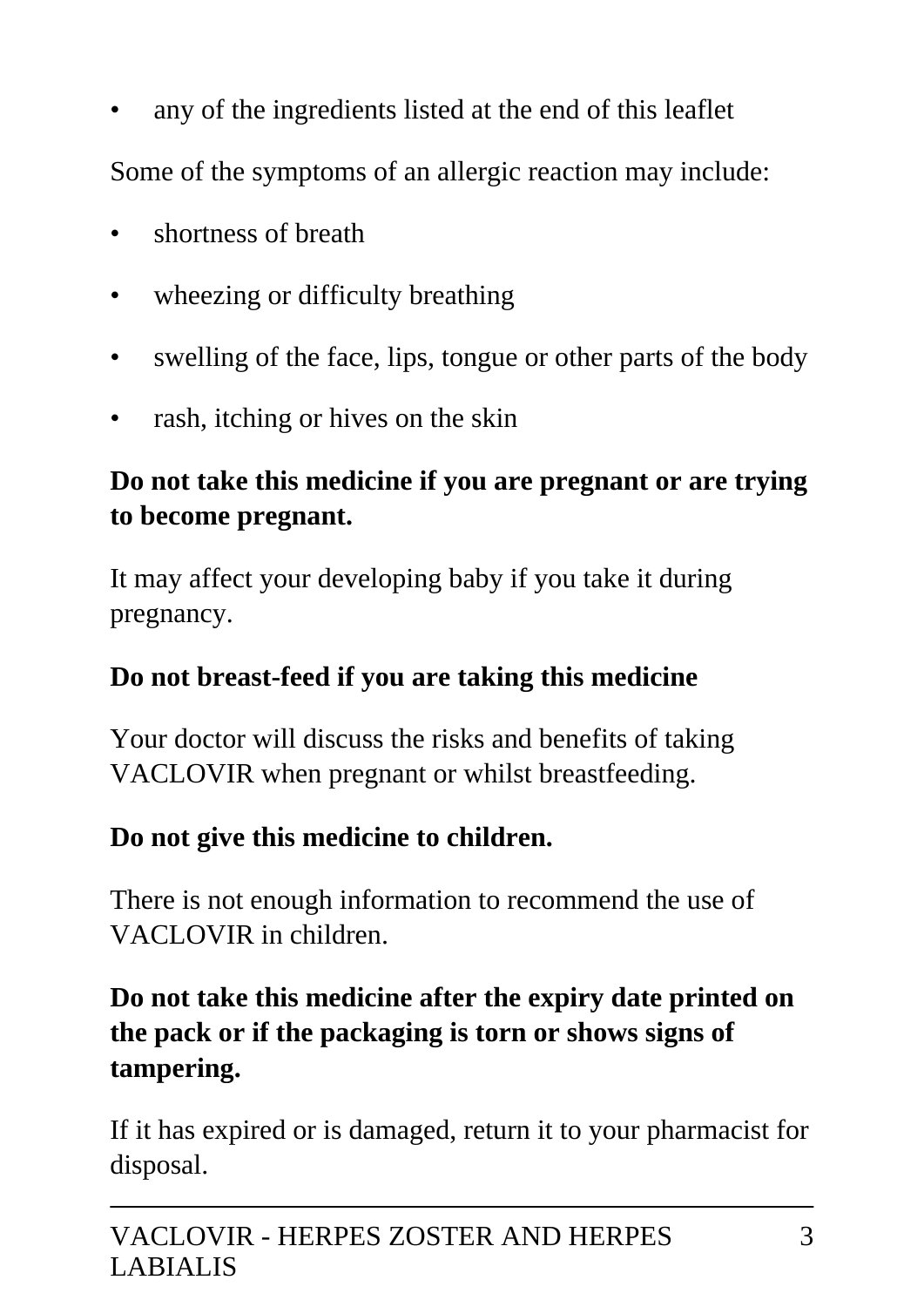**If you are not sure whether you should be taking this medicine, talk to your doctor.**

### **Before you start to take it**

**Tell your doctor if you have allergies to any other medicines, foods, preservatives or dyes.**

### **Tell your doctor if you have or have had any of the following medical conditions:**

• you are anaemic (reduced red blood cells or iron levels)

 Care should be taken to ensure adequate fluid intake occurs in patients who are at risk of dehydration, such as the elderly.

- previous skin reactions with Vaclovir which may include a rash, fever, facial swelling or blistering/peeling skin
- you have a kidney or liver condition
- you are pregnant or plan to become pregnant. Your doctor will discuss the risk and benefit of taking Vaclovir when pregnant.

**If you have not told your doctor about any of the above, tell them before you start taking VACLOVIR.**

### **Taking other medicines**

**Tell your doctor or pharmacist if you are taking any other medicines, including any that you get without a**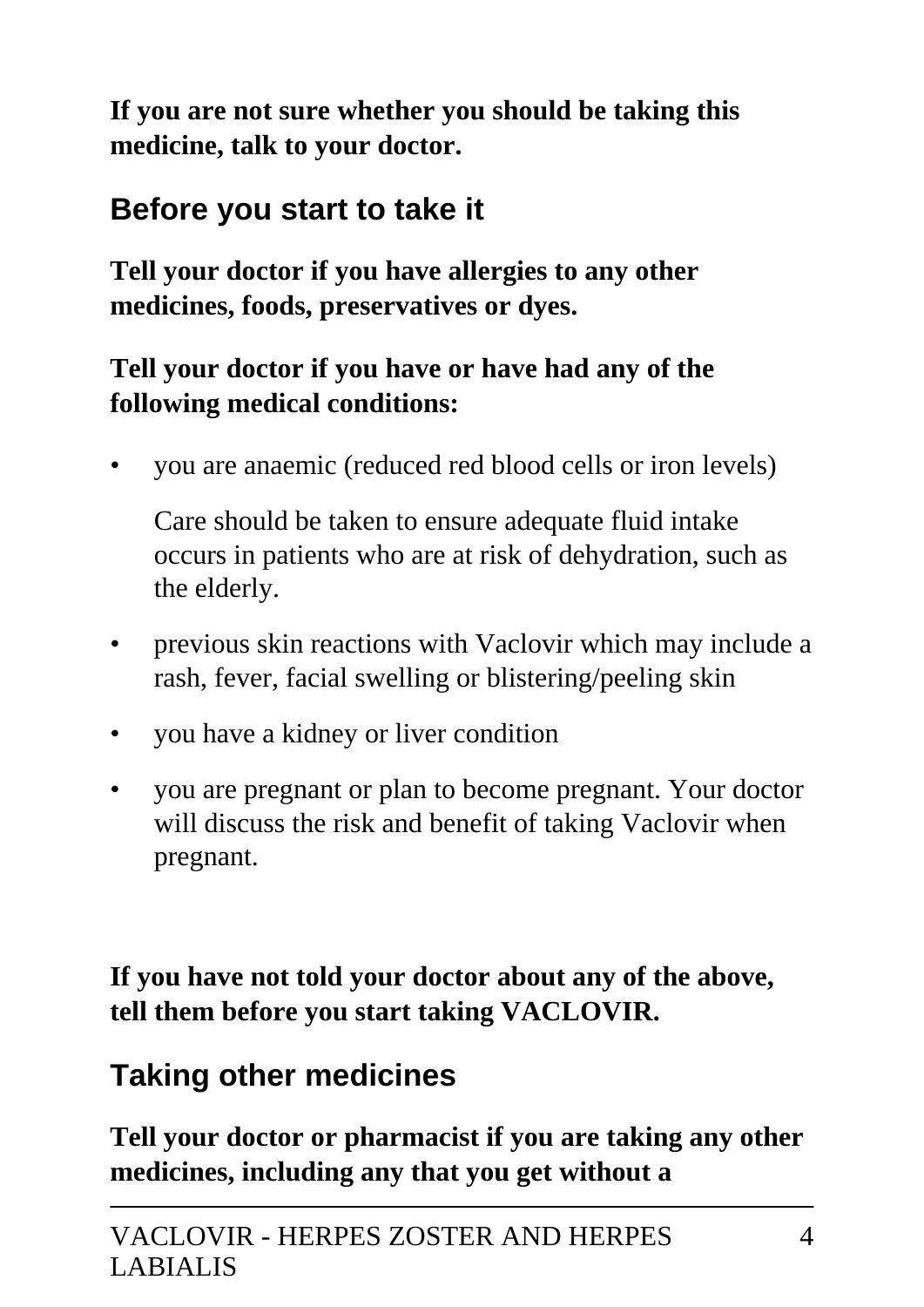### **prescription from a pharmacy, supermarket or health food shop.**

Tell your doctor if you are taking any of the following medicines:

- medicines used to suppress the immune system following organ transplant such as mycophenolate mofetil, ciclosporin, tacrolimus
- medicines used to treat bacterial infections such as aminoglycosides
- medicines used in the treatment of some cancers such as organoplatinum compounds,
- iodinated contrast media
- methotrexate
- medicines used to treat fungal infections such as pentamidine
- other medicines used to treat the virus which causes shingles and cold sores such as foscarnet

These medicines may be affected by VACLOVIR or may affect how well it works. You may need different amounts of your medicines or you may need to take different medicines.

Your doctor and pharmacist have more information on medicines to be careful with or avoid while taking this medicine.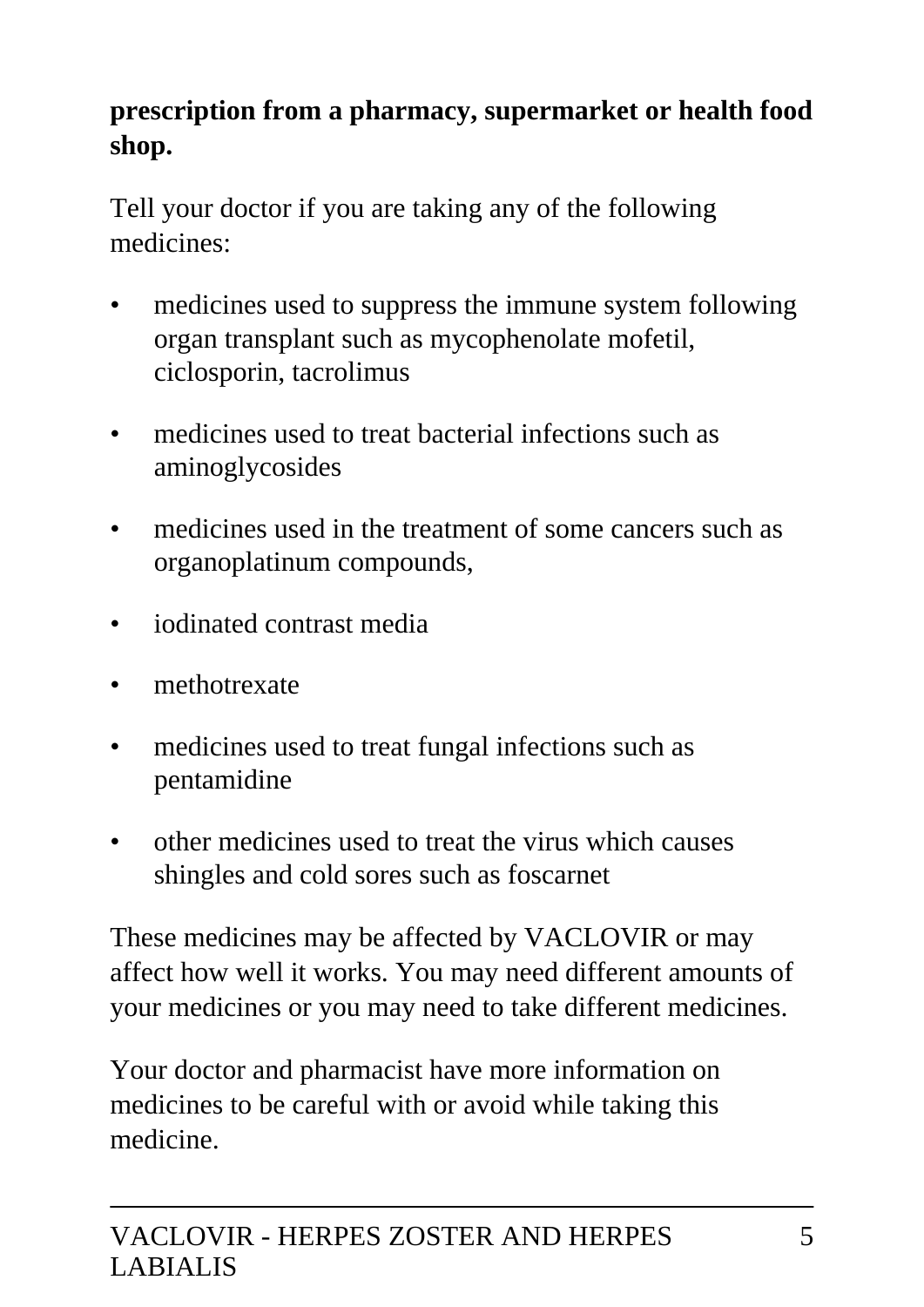# **How to take VACLOVIR**

#### **Follow all directions given to you by your doctor and pharmacist carefully.**

They may differ from the information contained in this leaflet.

**If you do not understand the instructions on the box, ask your doctor or pharmacist for help.**

### **How much to take**

#### **Shingles**

If you have been prescribed VACLOVIR 500 mg tablets, the normal dose to take is two tablets with water three times a day.

If you have been prescribed VACLOVIR 1000 mg tablets, the normal dose to take is one table with water three times a day.

If you think you have been advised to take a different dose, talk to your doctor or pharmacist.

#### **Cold Sores**

If you have been prescribed VACLOVIR 500 mg tablets, the normal dose to take is four tablets with water twice a day, for one day only. The second dose should be taken about 12 hours (and no fewer than 6 hours) after the first dose.

If you have been prescribed VACLOVIR 1000 mg tablets, the normal dose to take is two tablets with water twice a day, for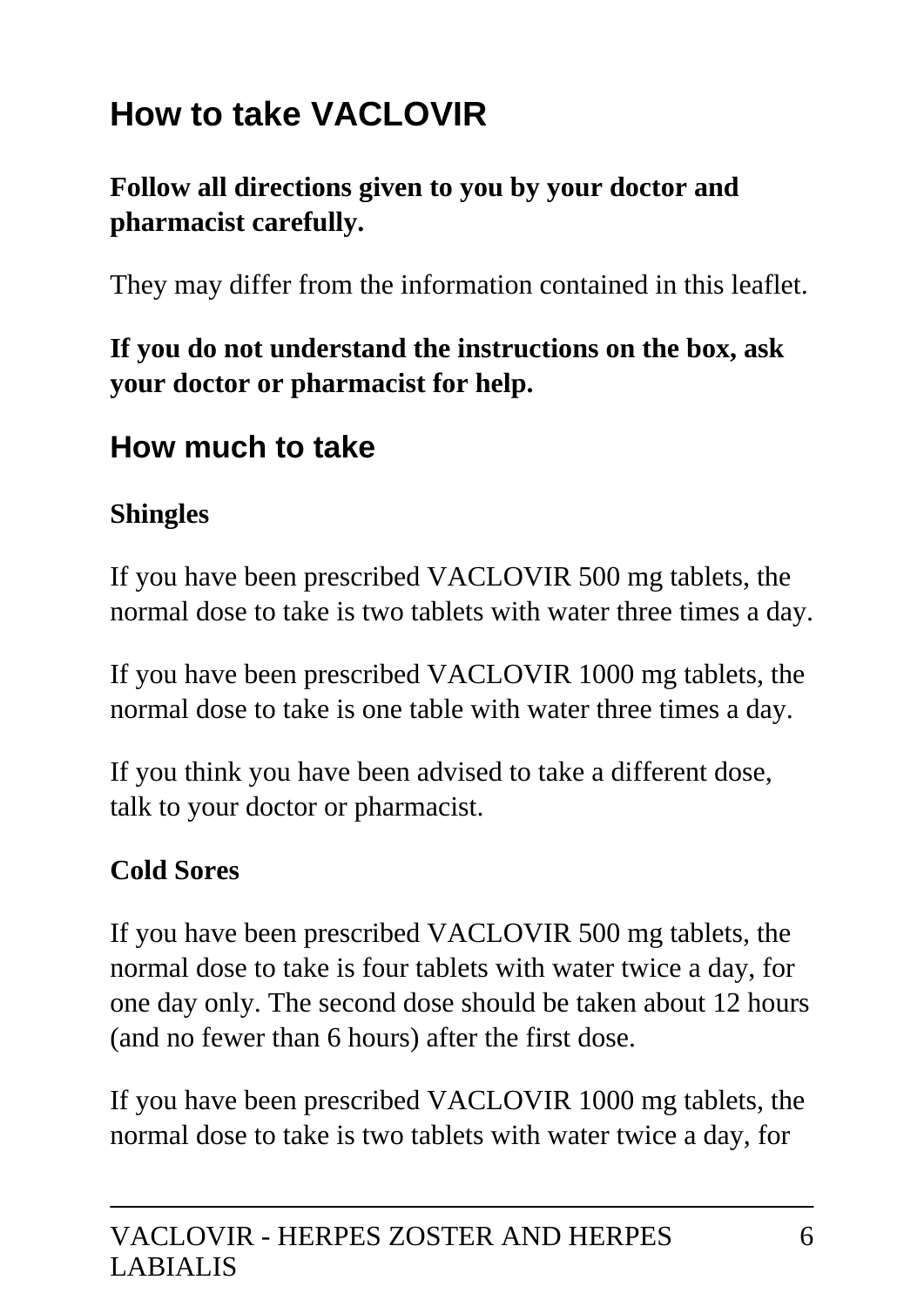one day only. The second dose should be taken about 12 hours (and no fewer than 6 hours) after the first dose.

### **How to take it**

Swallow the tablets whole with a glass of water.

You should drink plenty of fluids while taking VACLOVIR, especially if you are elderly.

### **When to take it**

### **Shingles**

Take the tablets in the morning, afternoon and evening.

### **Cold Sores**

Take the tablets at the earliest sign of symptoms of a cold sore (e.g. tingling, itching or burning).

Take the second dose at least 12 hours after the first dose.

## **How long to take it**

### **Shingles**

**The usual course of treatment is seven days. Do not stop taking Vaclovir before the course of treatment is finished just because you feel better. The shingles may not be completely over.**

**Cold Sores**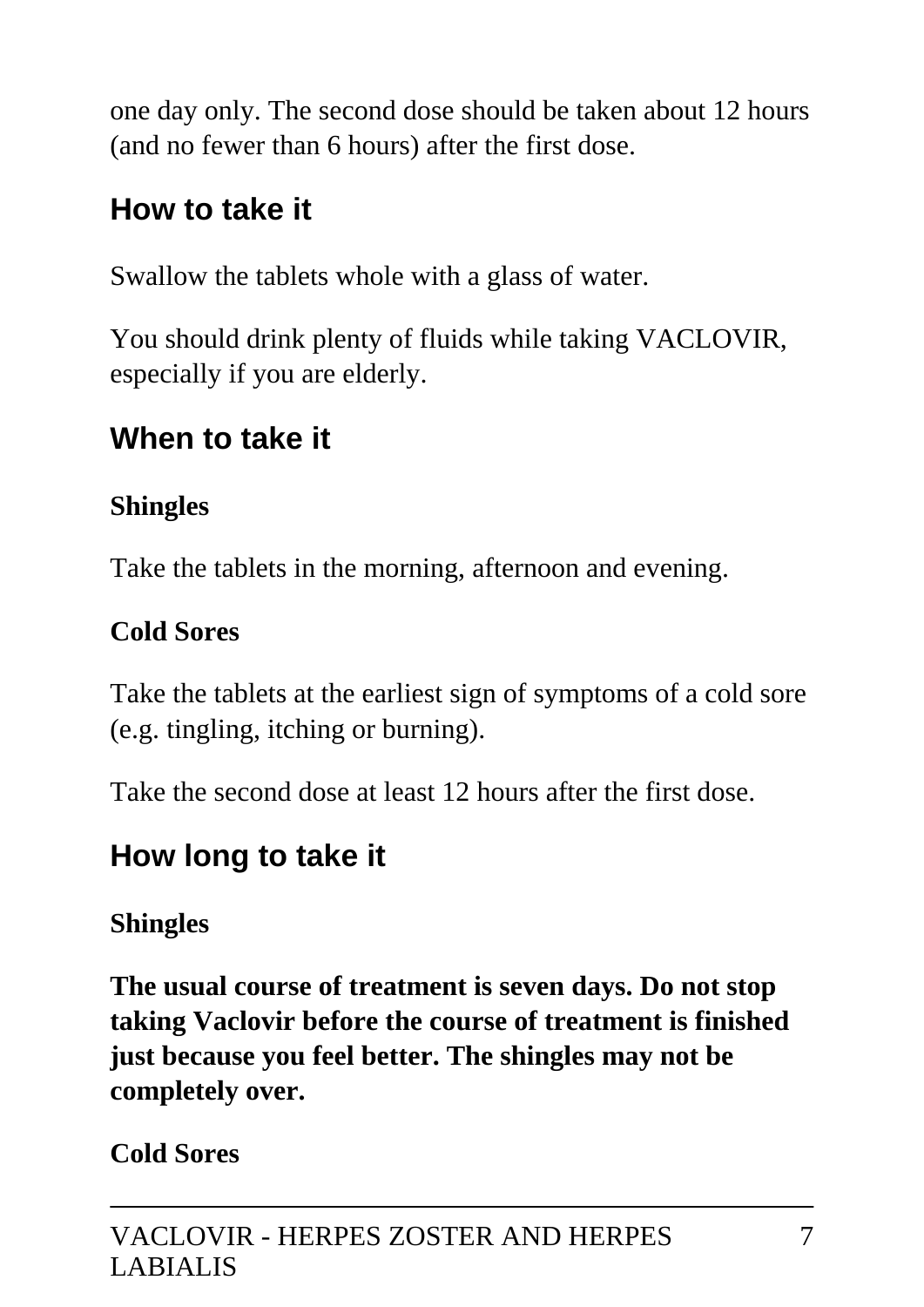The course of treatment should not exceed 1 day (2 doses) and the doses should be taken at least 12 hours apart.

## **If you forget to take it**

### **Shingles**

**If it is almost time for your next dose, skip the dose you missed and take your next dose when you are meant to.**

**Otherwise, take it as soon as you remember, and then go back to taking your medicine as you would normally.**

**If you have trouble remembering to take your medicine ask your pharmacist for some hints.**

**Cold Sores**

**Take the second dose as soon as possible once 12 hours has passed.**

**Do not take a double dose to make up for the dose that you missed.**

**If you miss more than one dose, or you are not sure what to do ask your doctor or pharmacist.**

## **If you take too much (overdose)**

**Immediately telephone your doctor or the Poisons Information Centre (telephone 13 11 26) for advice, or go to Accident and Emergency at your nearest hospital, if you think that you or anyone else may have taken too much**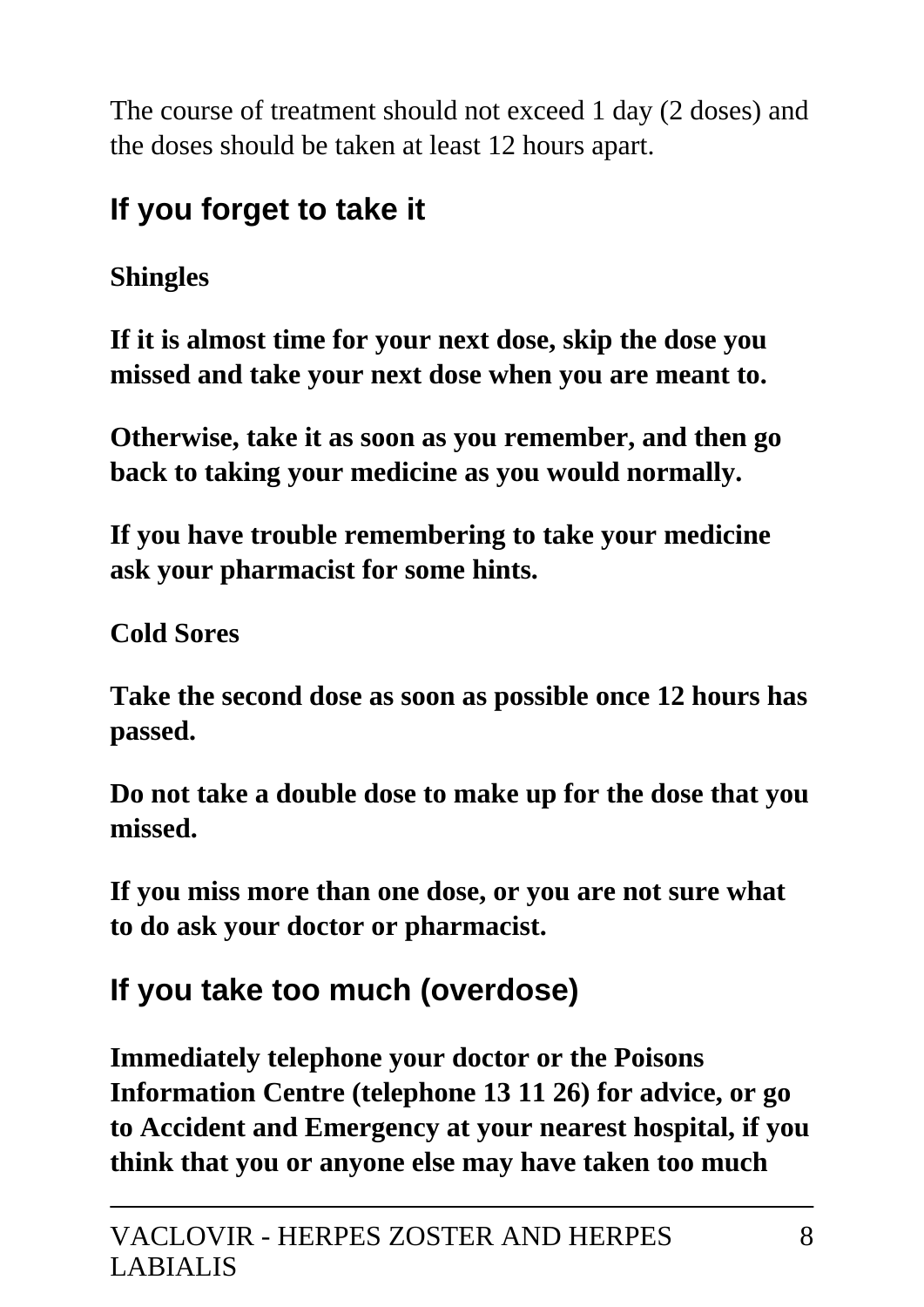### **VACLOVIR. Do this even if there are no signs of discomfort or poisoning.**

You may need urgent medical attention.

# **While you are taking VACLOVIR**

### **Things you must do**

**If you are about to be started on any new medicine, remind your doctor and pharmacist that you are taking VACLOVIR.**

**Tell any other doctors, dentists and pharmacists who treat you that you are taking this medicine.**

**Tell your doctor if you become pregnant or are trying to become pregnant or intend to breastfeed while you are taking VACLOVIR.**

### **Tell your doctor if, for any reason, you have not taken your medicine exactly as prescribed.**

Otherwise, your doctor may think that it was not effective and change your treatment unnecessarily.

**Be careful driving or operating machinery until you know how VACLOVIR affects you.**

### **Things you must not do**

**Do not take VACLOVIR to treat any other complaints unless your doctor tells you to.**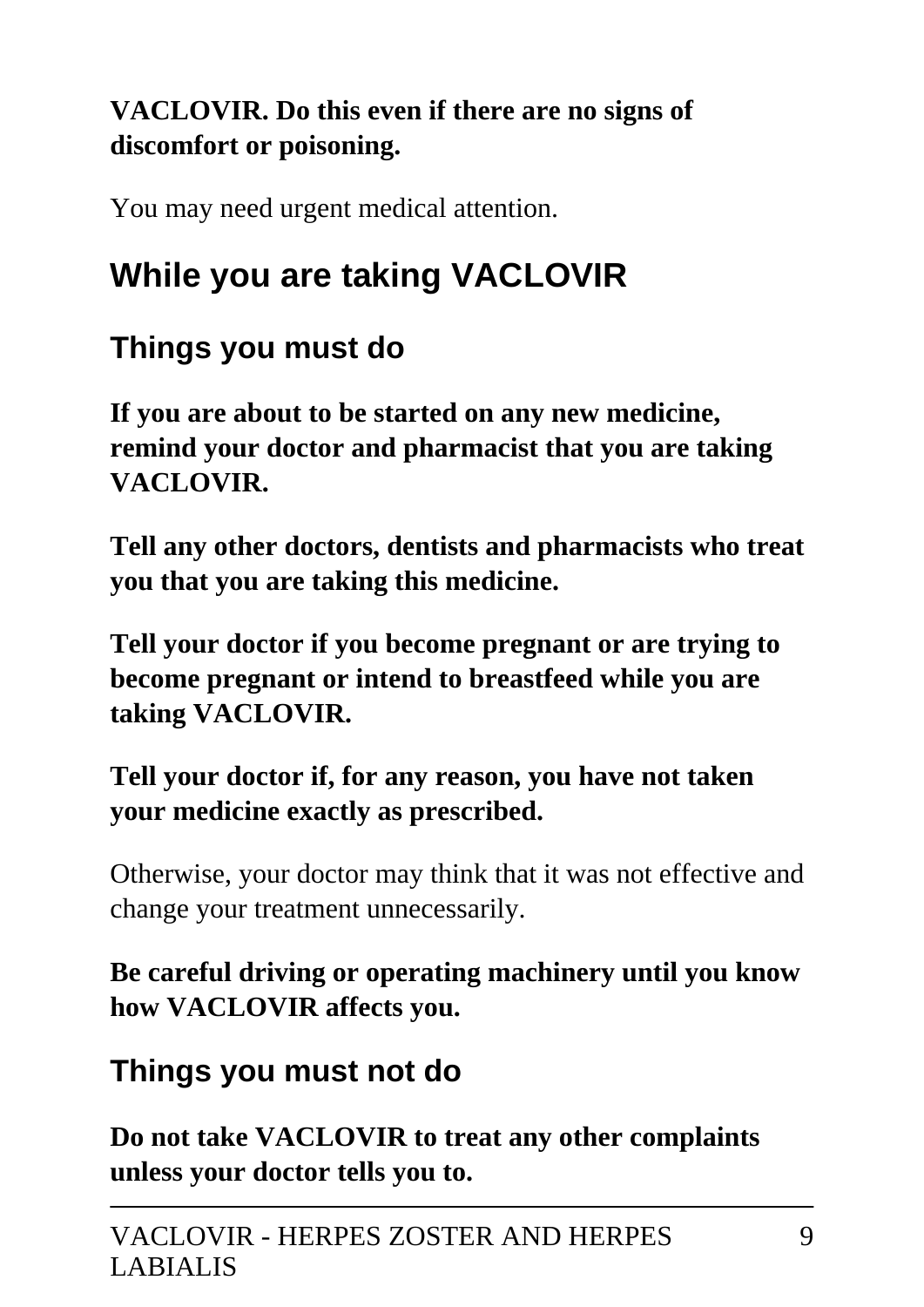**Do not give your medicine to anyone else, even if they have the same condition as you.**

**Do not stop taking your medicine or change the dose without checking with your doctor.**

# **Side effects**

### **Tell your doctor or pharmacist as soon as possible if you do not feel well while you are taking VACLOVIR.**

This medicine helps most people with herpes zoster or herpes labialis virus but it may have unwanted side effects in a few people. All medicines can have side effects. Sometimes they are serious, most of the time they are not. You may need medical attention if you get some of the side effects.

### **Do not be alarmed by the following list of side effects. You may not experience any of them.**

**Ask your doctor or pharmacist to answer any questions you may have.**

**The most commonly reported side effects are:**

- headache
- gastrointestinal discomfort (vomiting, nausea, diarrhoea, constipation, abdominal pain, indigestion)

### **You should tell your doctor or pharmacist if they become severe or troublesome.**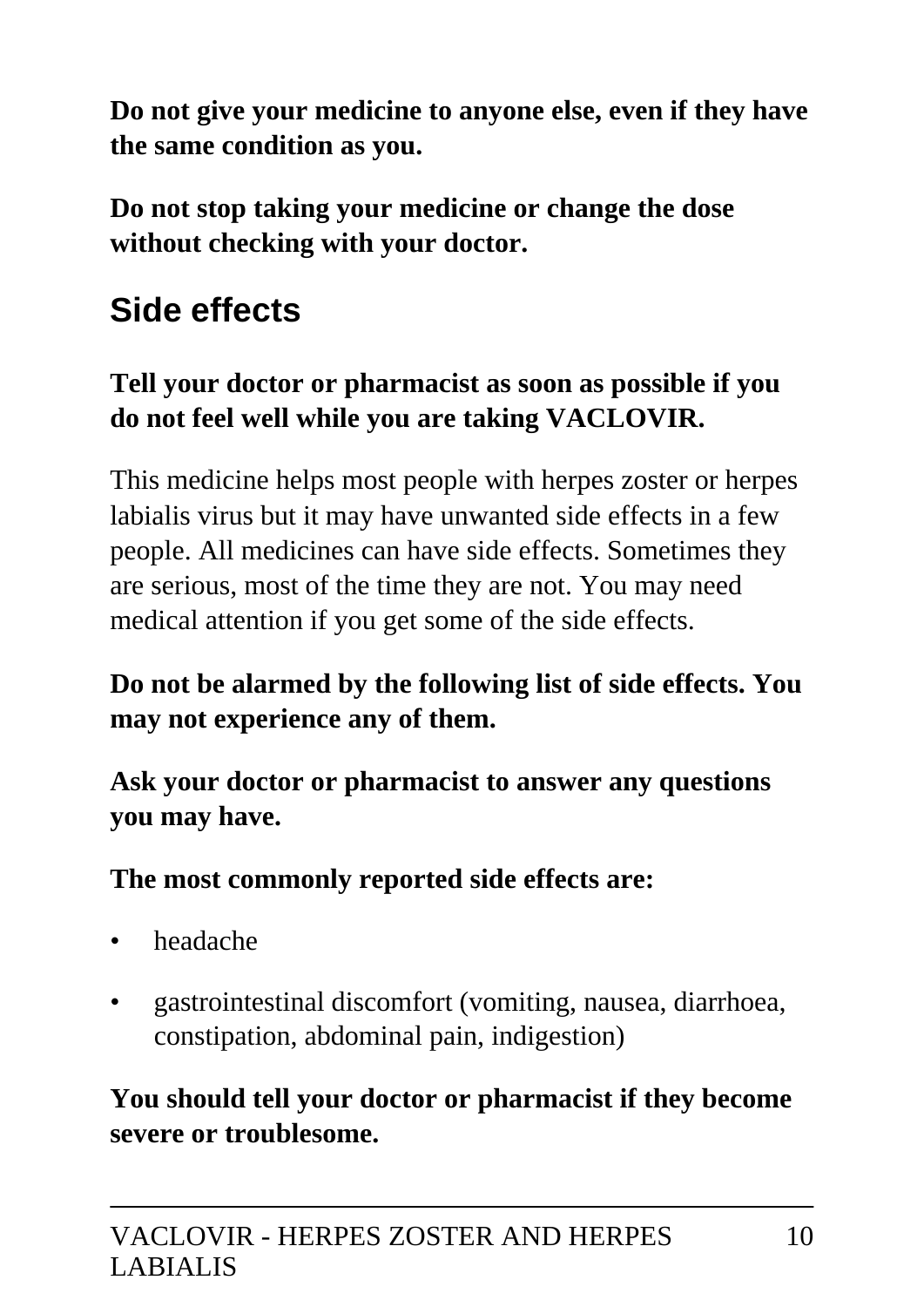### **Tell your doctor or pharmacist if you notice any of the following and they worry you:**

- dry mouth
- fever
- difficulty sleeping
- chills
- back pain
- nervousness
- skin rash which may be itchy
- weakness

#### **Some rare side effects of VACLOVIR include:**

- damage to the kidney, which gets better when VACLOVIR treatment is stopped
- unusual bruising or bleeding. Tell your doctor immediately if you notice any bruising or bleeding, as it may indicate that the number of platelets (a type of blood cell responsible for blood clotting) in your blood are reduced
- skin reactions which may include a rash, fever, facial swelling or blistering or peeling skin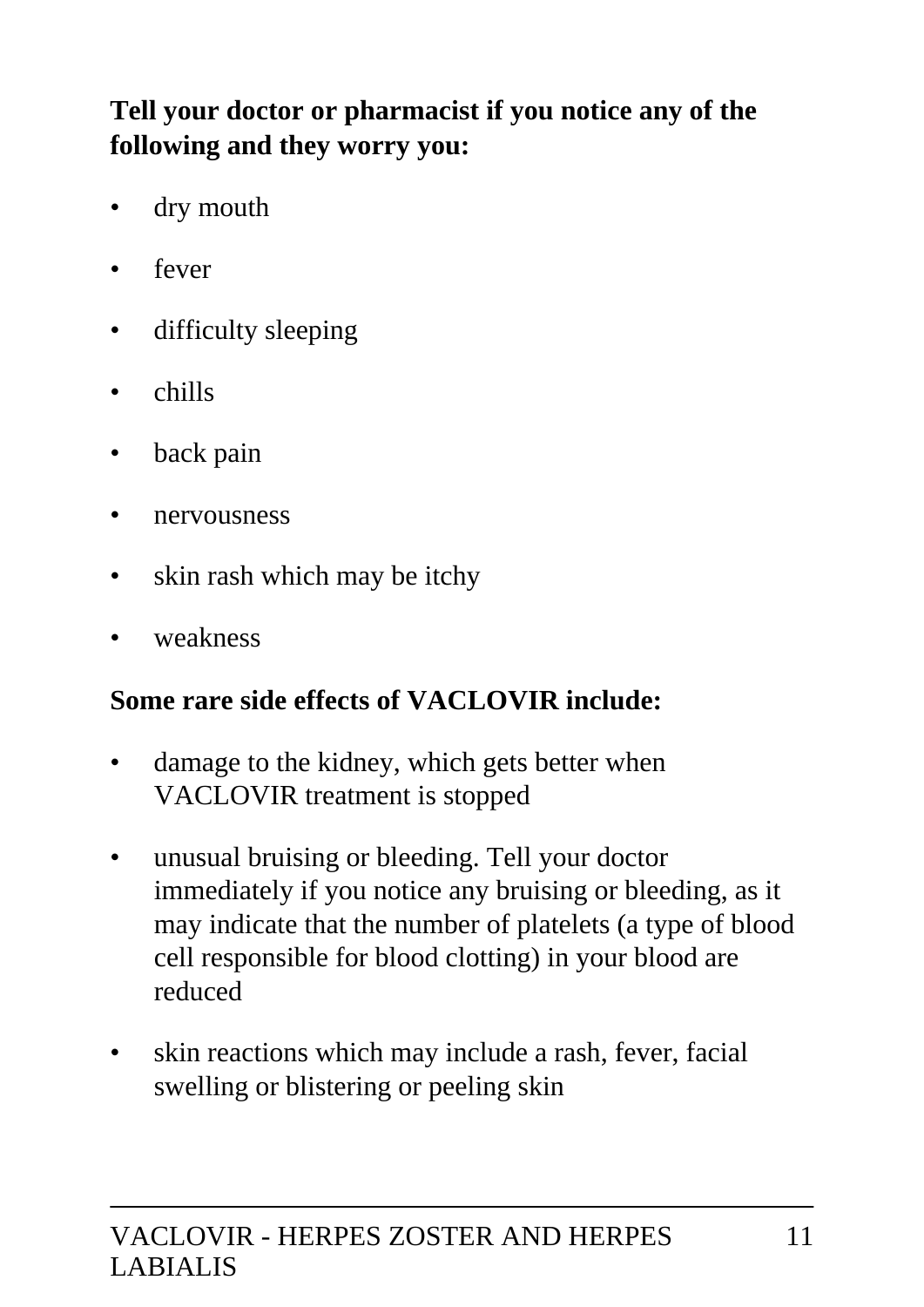- damage to the liver, which gets better when VACLOVIR treatment is stopped
- coma
- agitation
- tremor
- uncoordinated muscle movements and speech
- psychotic episodes
- convulsions
- brain injury
- symptoms of an allergic reaction including cough, shortness of breath, wheezing or difficulty breathing; swelling of the face, lips, tongue, throat or other parts of the body; rash, itching or hives on the skin

**You should contact your doctor if you experience any of the following side effects which are more common in patients with kidney disease or in those taking high doses of VACLOVIR:**

- sensitivity to UV light, such as development of a rash like sunburn even after short exposure to UV or sunlight
- dizziness
- confusion or imagining sights or sounds (hallucinations)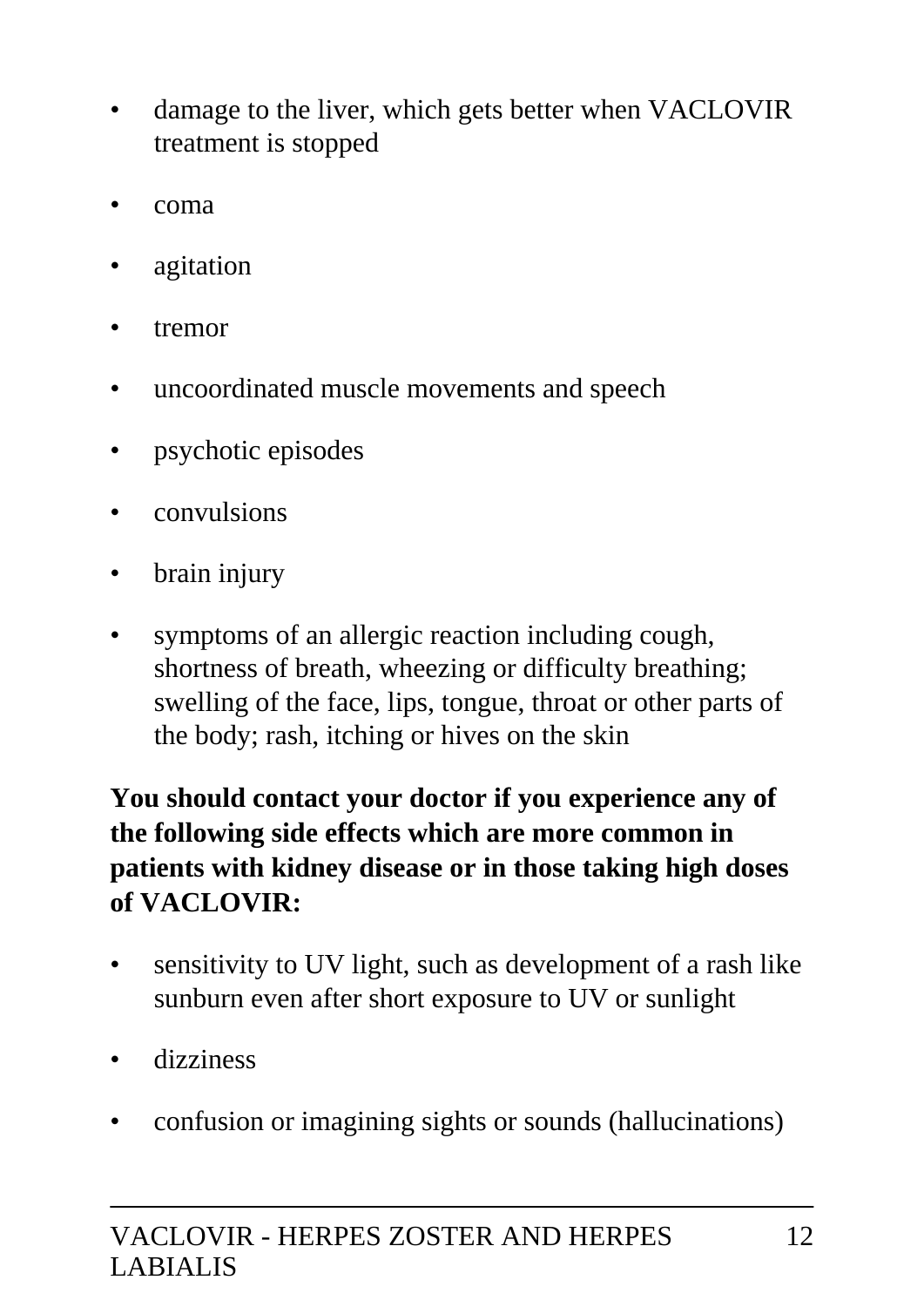- drowsiness
- decreased consciousness

### **Tell your doctor if you notice anything else that is making you feel unwell.**

Other side effects not listed above may also occur in some people.

# **After taking VACLOVIR**

### **Storage**

**Keep your tablets in the pack or bottle until it is time to take them.**

If you take the tablets out of the pack or bottle they may not keep well.

**Keep your tablets in a cool dry place where the temperature stays below 25°C.**

**Do not store VACLOVIR, or any other medicine, in the bathroom or near a sink. Do not leave it on a window sill or in a car.**

Heat and dampness can destroy some medicines.

#### **Keep it where children cannot reach it.**

A locked cupboard at least one-and-a-half metres above the ground is a good place to store medicines.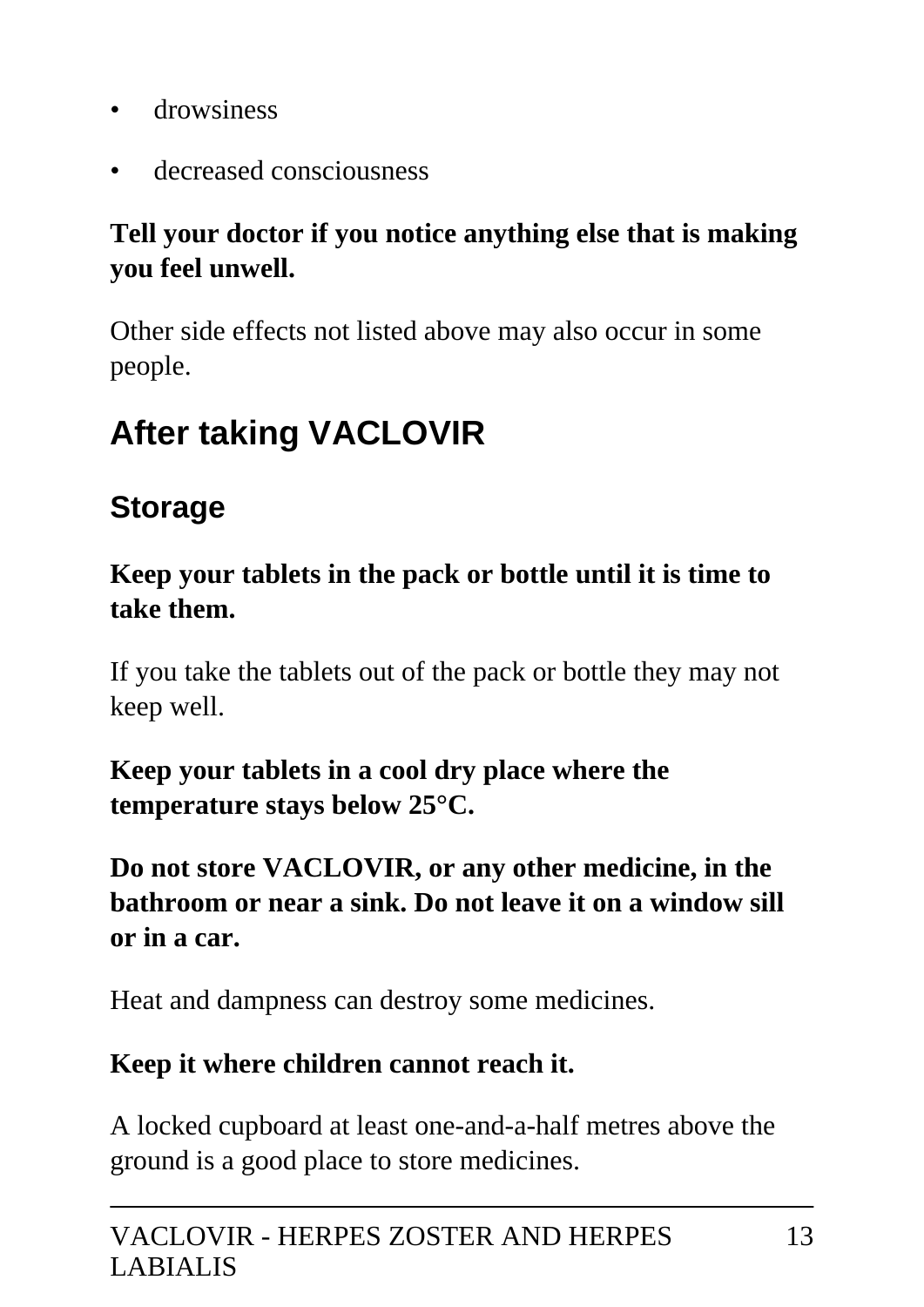## **Disposal**

**If your doctor tells you to stop taking this medicine or the expiry date has passed, ask your pharmacist what to do with any medicine that is left over.**

# **Product description**

### **What it looks like**

VACLOVIR tablets are white coloured, oval shaped, biconvex film coated tablet with break line on one side and plain on the other side.

VACLOVIR tablets are available in:

Blister packs of 8, 10, 30 and 42 tablets.

Bottles of 30 and 42 tablets.

## **Ingredients**

VACLOVIR contains 500 mg of valaciclovir as the active ingredient.

The tablets also contain:

- microcrystalline cellulose
- magnesium stearate
- Opadry complete film coating system white OY-58900 (proprietary ingredient number: 3446)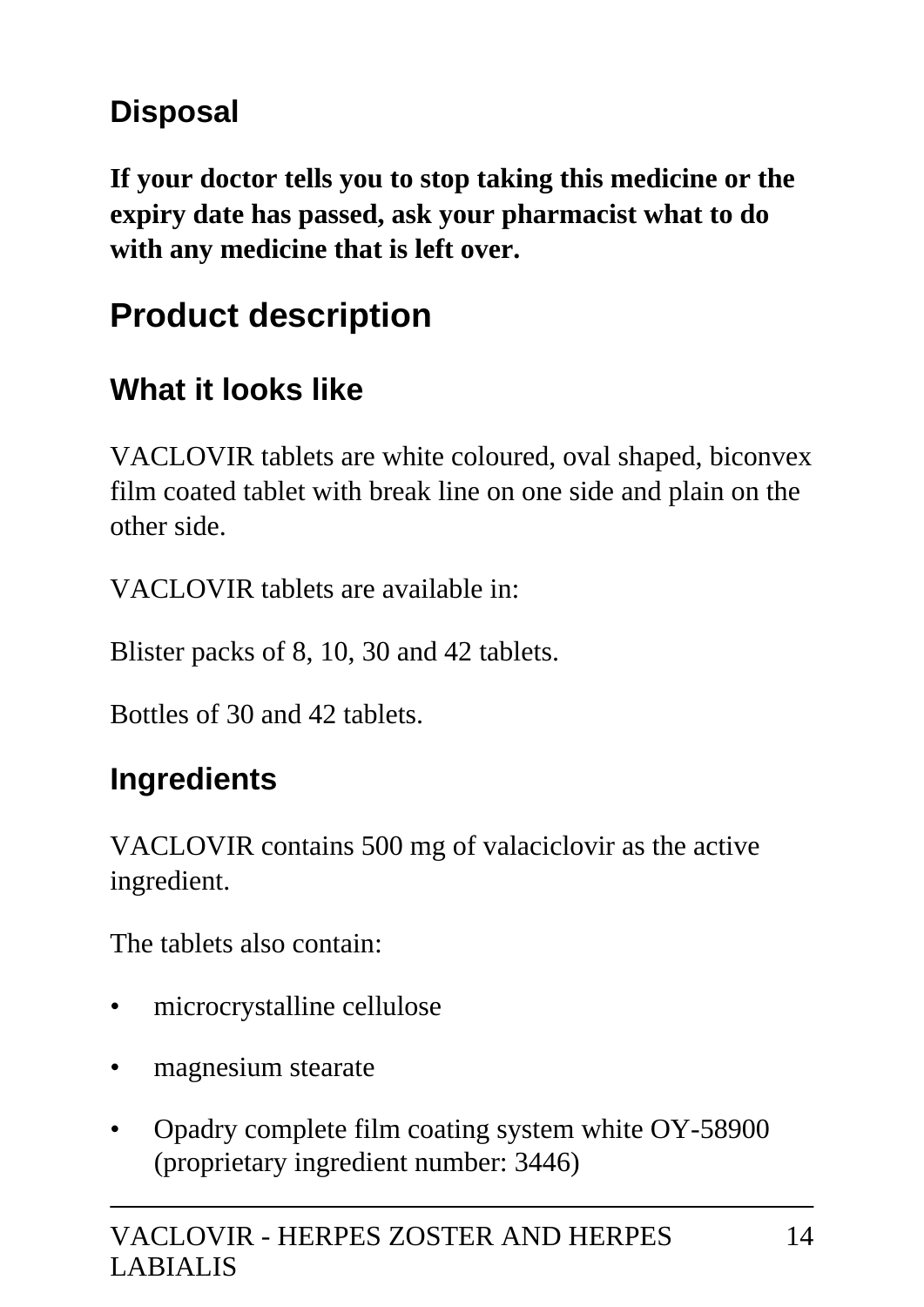The tablets are gluten free.

## **Supplier**

### **Alphapharm Pty Ltd**

Level 1, 30 The Bond

30-34 Hickson Road

Millers Point NSW 2000

Phone: (02) 9298 3999

www.mylan.com.au

Australian registration numbers:

VACLOVIR 500 mg tablets:

AUST R 153822 (blister pack)

AUST R 153823 (bottle)

This leaflet was prepared in

October 2020.